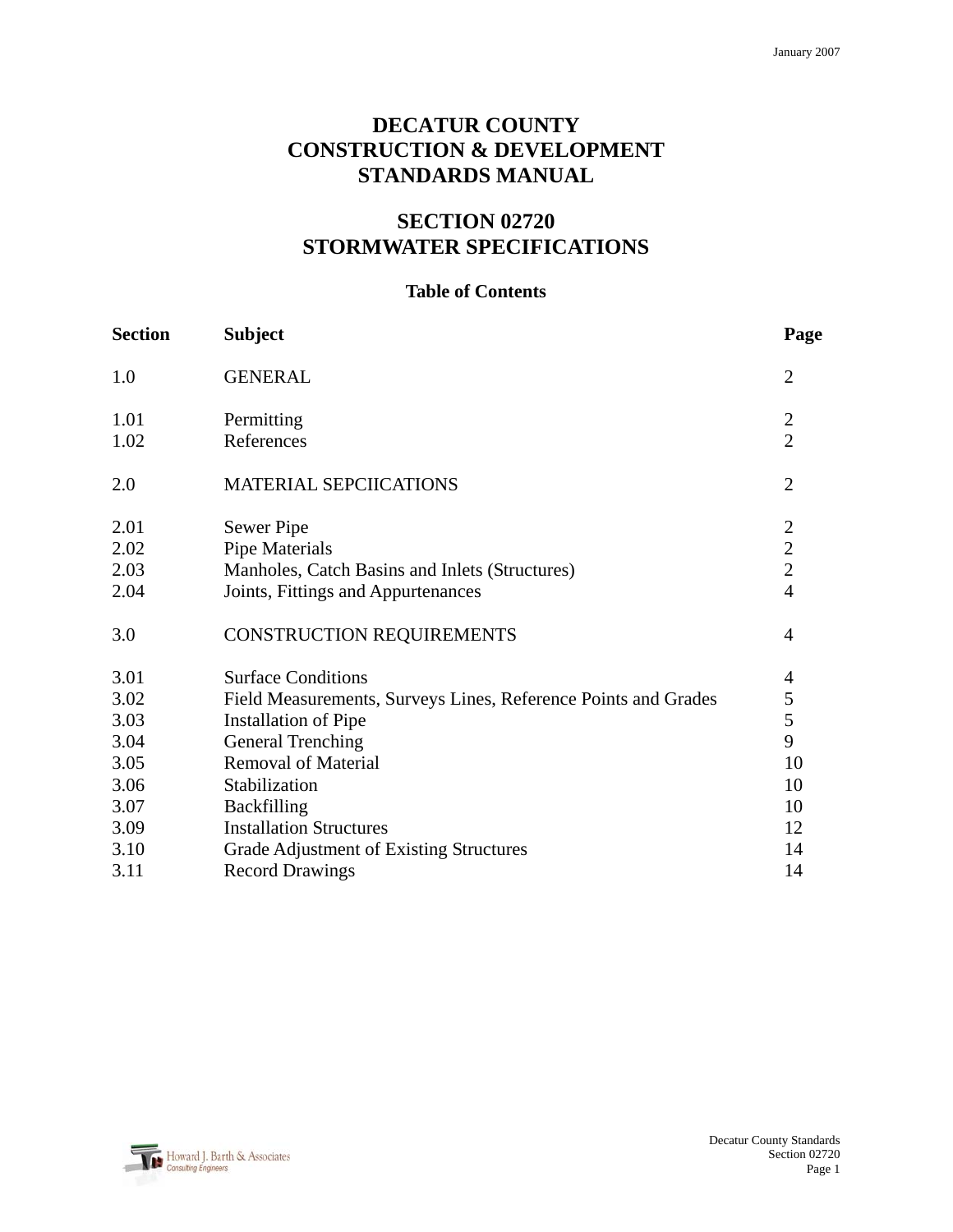# **LIST OF DRAWINGS**

# **Title Drawing No.**

| <b>Storm Sewer Manhole</b> | STS-1   |
|----------------------------|---------|
| Storm Sewer Manhole Type 1 | $STS-2$ |
| Straight Curb Inlet Type 1 | $STS-3$ |
| Straight Curb Inlet Type 2 | $STS-4$ |
| Rolled Curb Inlet          | $STS-5$ |
| Beehive Inlet              | $STS-6$ |
| <b>Flat Inlet</b>          | $STS-7$ |
| <b>Inlet Structure</b>     | $STS-8$ |

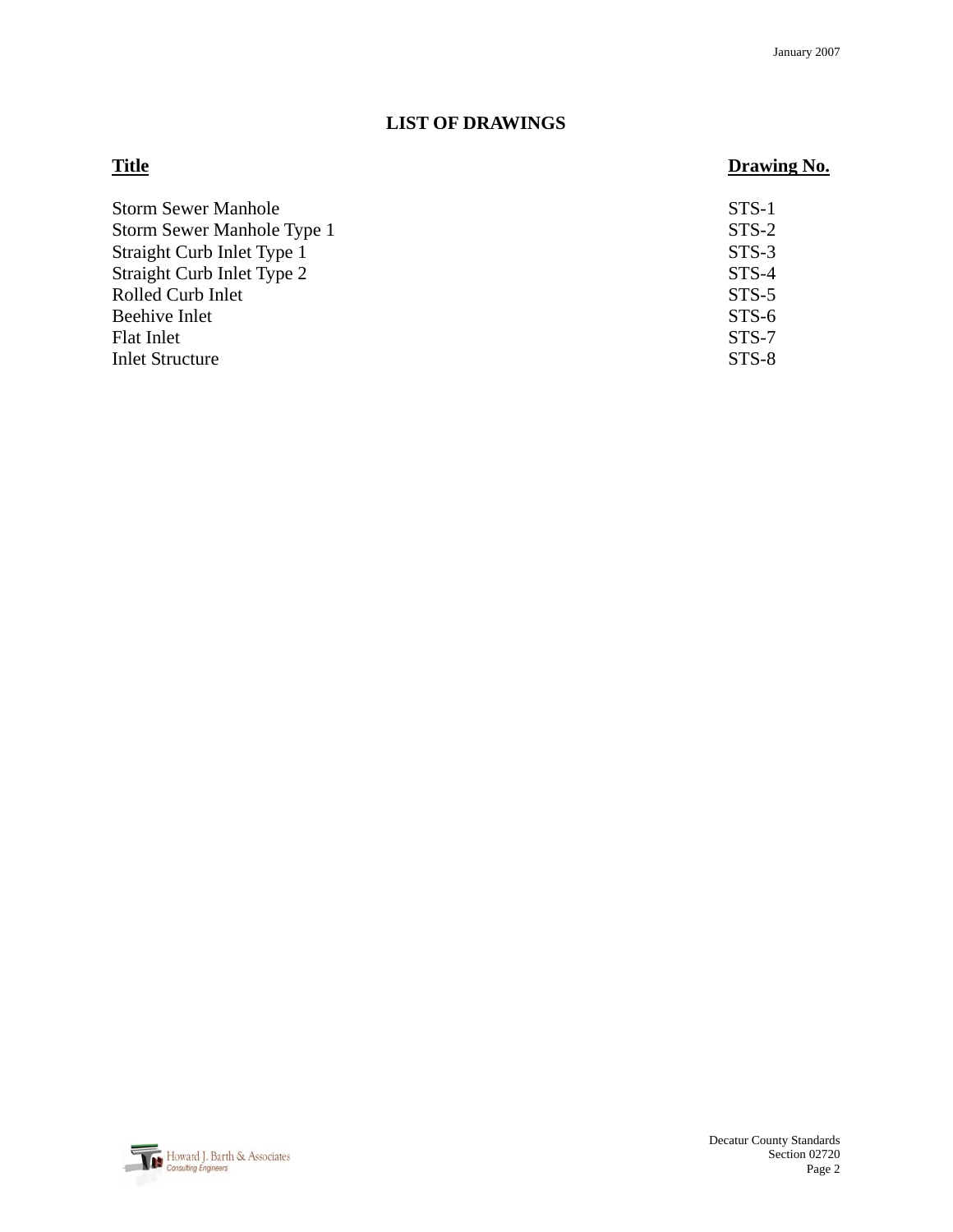### **1.00 General**

#### **1.01 Description**

A. Included in this Section work for the construction of storm sewer piping systems and related items, including catch basins and inlet drains, junction chambers, diversion chambers, manholes, outfall structures and miscellaneous structures.

B. This section is for all sewers that do not require watertight joints or require hydrostatic or air testing.

#### **2.00 Materials**

#### **2.01 Sewer Pipe**

 A. All pipe shall conform to the applicable specifications and requirement set forth herein.

B. Pipe used in storm sewer construction shall be of reinforced concrete, corrugated smooth walled interior high density polyethylene pipe (HDPE), or polyvinyl chloride pipe (PVC); unless approved by County, whereby this will be the only acceptable type of pipe installed.

C. All flexible storm sewer pipe must meet a deflection of 7.5%

### **2.02 Pipe Material**

- A. Concrete Pipe, Plain and Reinforced 1. Shall conform in all respects with, ASTM C76, AASHTO M170 or ASTM C361 for Reinforced Low Head Concrete Pipe.
- B. Corrugated Smooth Walled Interior High Density Polyethylene Pipe (HDPE) 1. Corrugated HDPE pipe shall conform to AASHTO M294 Type S for sized 12" and larger Joints shall be bell and spigot and shall be watertight. Rubber gasket for joints shall conform to ASTM F477.
- C. Polyvinyl Chloride (PVC) Pipe

Shall have an SDR (Standard Dimensions Ratio) of not greater than 35.

 1. For depths of bury through 15 feet a minimum wall thickness of SDR 35 as defined in Section 7.4.1 of ASTM D3034 is required. For depths of bury greater than 15 feet, a minimum wall thickness of SDR 35 as defined in Section 7.4.1 of ASTM D3034 is required. For depths of bury greater than 15 feet, a minimum wall thickness of SDR 26 is required.

### **2.03 Manholes, Catch Basins and Inlets (Structures)**

A. Reinforced Concrete

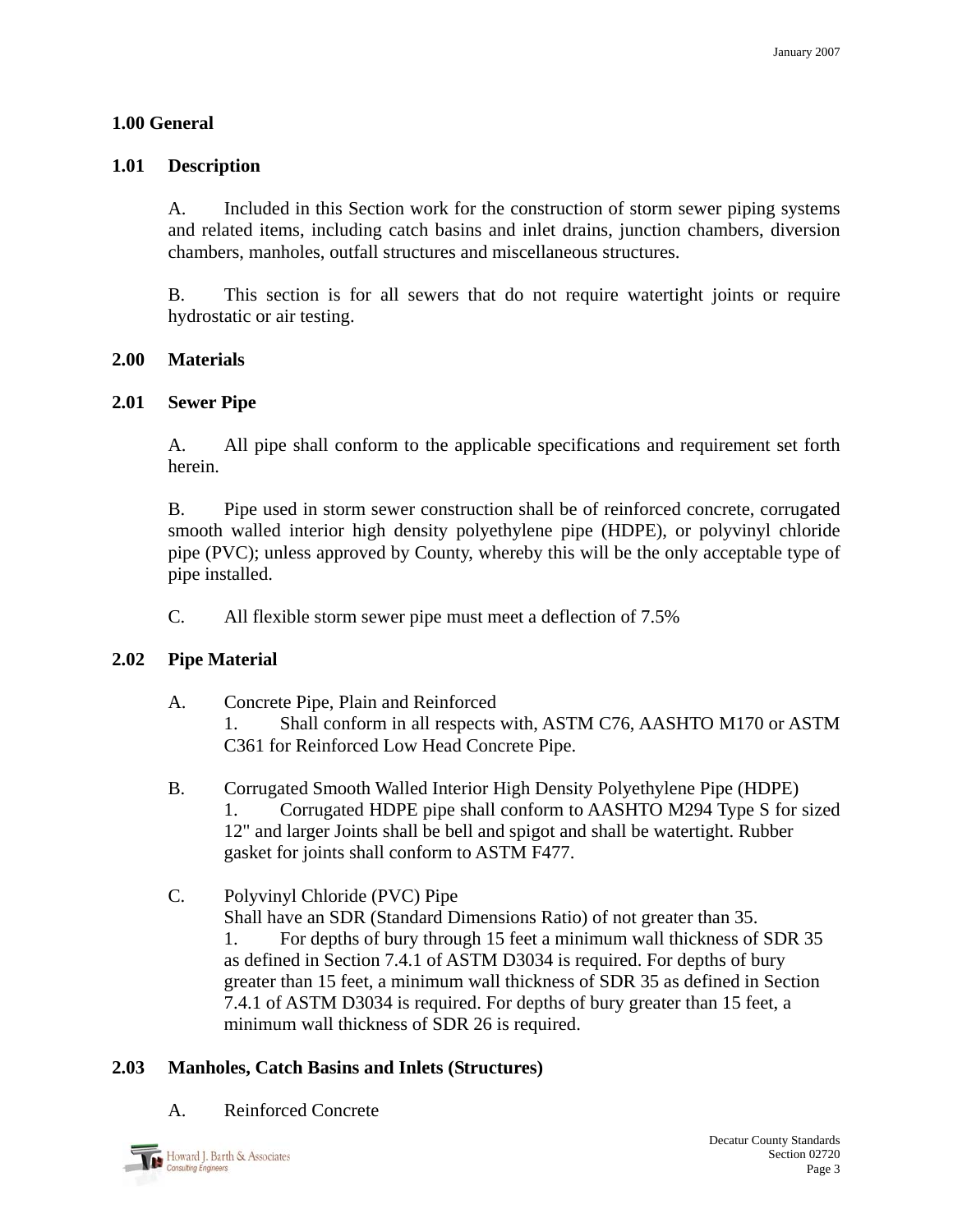1. These structures shall be erected of precast, or cast in place, reinforced concrete sections to the shape of the manhole. Steps shall be cast in place in accordance with the standards as shown on the construction standards. All concrete, reinforcing and wall thickness shall be in accordance with ASTM C478, latest edition. All structure joints shall be watertight and constructed in accordance with ASTM C443, latest edition. The bottom of the structures shall be of either precast, poured in place, or monolithic bottom stack, with 3,000 psi concrete to conform to the plans and shall be at least eight (8) inches thick and shall be reinforced as shown on the construction standards.

B. Precast Manhole Components

 1. Shall conform with ASTM C478, latest edition, and with design dimensions. Cones and sections shall be substantially free from fractures, large or deep cracks and surface roughness. Slabs shall be sound and free from gravel pockets. All precast manhole components shall be manufactured by an experienced and reputable manufacturer whose precast manhole components have been used commercially for at least three (3) years.

C. Monolithic Concrete Manholes

 1. Shall conform to the contract drawings and/or the construction standards. Walls and base dimensions shall be of approved thickness and the maximum step spacing shall be sixteen (16) inches.

- D. Manhole Joints
	- 1. Storm sewer manholes shall be either flexible rubber gasket.
- E. Cast Iron Frames & Covers

 1. Shall conform to the requirements of ASTM A48 for Gray Cast Iron, latest edition. The dimensions, weight and finish preparation shall conform to the appropriate construction standards.

# F. Ductile Cast Iron Frames, Covers and Grates

 1. Shall conform to the requirements of ASTM A536 for Ductile Cast Iron, latest edition. The dimensions, weights and finish preparation shall conform to the appropriate construction standards.

- 2. Manhole covers shall have the word "Storm" cast into the lid.
- G. Steps

 1. Manhole steps shall meet the requirements of ASTM C478, latest revision. Step spacing shall be a minimum of 12" (equal spacing).

### H. Adjustment Risers and Shims

 1. Rubber adjustment risers and shims shall be Infra-Riser as manufactured by GNR Technologies, or approved equal. HDPE and concrete riser rings will also be acceptable.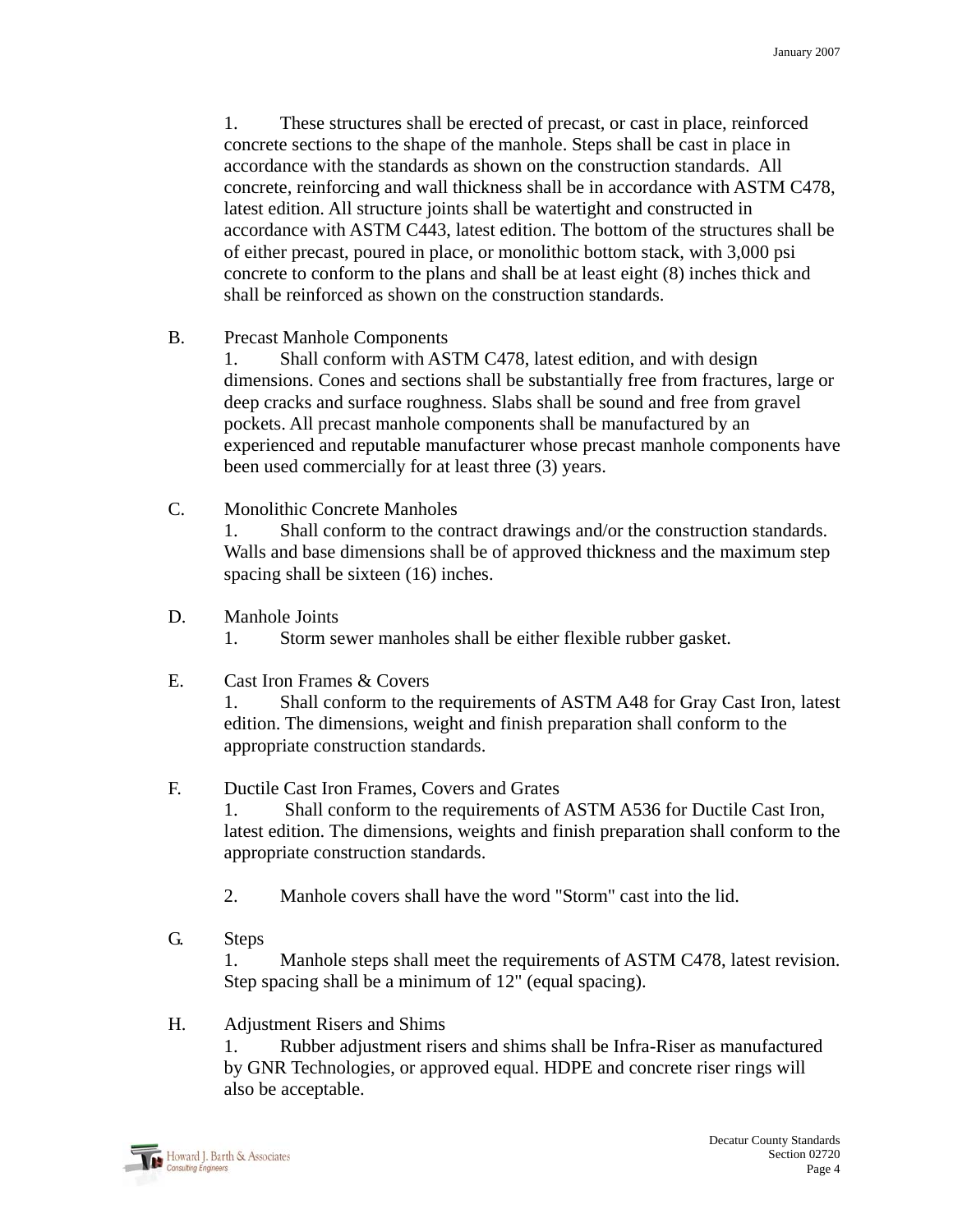### **2.04 Joints, Fittings and Appurtenances**

### A. Joints for Storm Sewers

 1. Elastomeric seals for gasketed joints for corrugated PVC shall meet ASTM F477.

 2. Flexible rubber gasket joints for concrete sewer pipe shall conform to the requirements of ASTM C443, joints for circular concrete sewer and culvert pipe, using flexible watertight, rubber gaskets. Storm sewer pipe larger than 24-inch diameter may be tongue and grove plain joint unless the sewer is under a pavement of specifically called for otherwise on the plans. If plain joint is used, an approved bituminous material shall be applied to each joint.

 3. Coupling bands for use with corrugated metal pipe shall be "hugger" type with "O" rings.

 4. The PVC joint shall conform to ASTM D3212 "push on" type with a confined rubber gasket conforming to ASTM F477.

B. Fittings

 1. PVC sewer fittings shall conform to the requirements of ASTM D3034 specifications. Four-, six-, and eight-inch fittings shall be molded in one piece, with elastomeric joints and minimum socket depths as specified in Section 6.2 and 7.3.2 of the D-3034 specification. Fittings 10 inches and larger shall be molded or fabricated from pipe meeting ASTM D3034 with manufacturer's standard pipe bells and gaskets.

 2. The PVC fittings for corrugated pipe shall conform to ASTM F794, latest edition.

# C. Plug for Fittings

 1. All fittings shall be capped with a plug of the same material as the pipe, and gasketed with the same gasket material as the pipe joint, or be of material approved by the County. The plug shall be able to withstand all test pressures involved without leakage.

### **3.00 Execution**

### **3.01 Surface Conditions**

A. Examine the areas and conditions under which work of this section will be performed. Correct conditions detrimental to timely and proper completion of the Work. Do not proceed until unsatisfactory conditions are corrected.

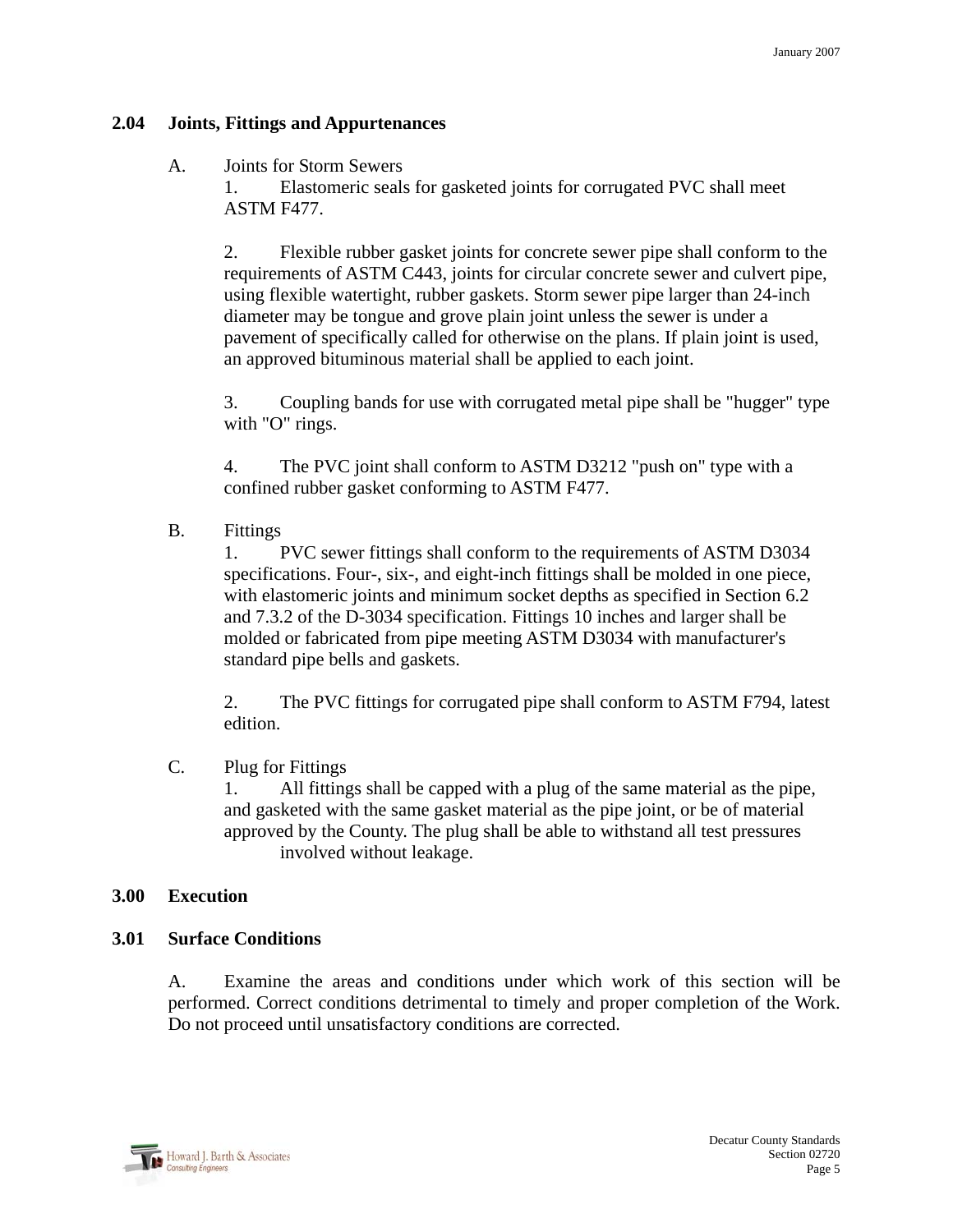#### **3.02 Field Measurements**

A. Make necessary measurements in the field to assure precise fit of items in accordance with the approved design.

#### **3.03 Installation Pipe**

A. Trenching

 1. All poles, fences, sewer, gas, water or other pipes, wires, conduits, manholes, buildings, structures and property in the proximity of any excavation shall be supported and protected from damage by the Contractor during construction.

 2. Wherever sewer, gas, water or other pipes or conduits cross the excavation, the Contractor shall support said pipes and conduits without damage to them and without interrupting their use during the progress of the Work. The manner of supporting such pipes, etc., shall be subject to review by County.

 3. All property shall be thoroughly cleaned of all surplus materials, earth and rubbish placed thereon by the Contractor.

4. The Contractor shall notify County and the appropriate utility companies at least seventy-two (72) hours prior to the start of construction.

 a. The Contractor shall coordinate all utility companies location of any existing underground utilities and structures within the site limits.

 b. The Contractor, prior to the start of construction, shall verify the location of any existing underground utilities and structures within the site limits. It is the Contractor's responsibility to make any and all exploratory investigation, which may be necessary to verify or locate the utility pipe, wires, structures and appurtenances of others.

- 5. The Contractor shall locate the storm sewer piping per approved Plan. a. Where concrete encasement is used, provide not less than 4-inch thickness including that on pipe joints.
- B. Laying Pipe

 1. All pipes shall be re-inspected for soundness and damage due to handling immediately before being lowered into the trench. Any pipe found to be unsound or damaged will be rejected and shall be removed immediately from the site of the work.

 2. All pipes shall be laid accurately to the required line and grade in such manner as to form a close, concentric joint with the adjoining pipe and to bring the invert of each section to the required grade. Bell holes shall be dug in advance of the pipe being laid as required. The supporting of the pipe on blocks will not be permitted.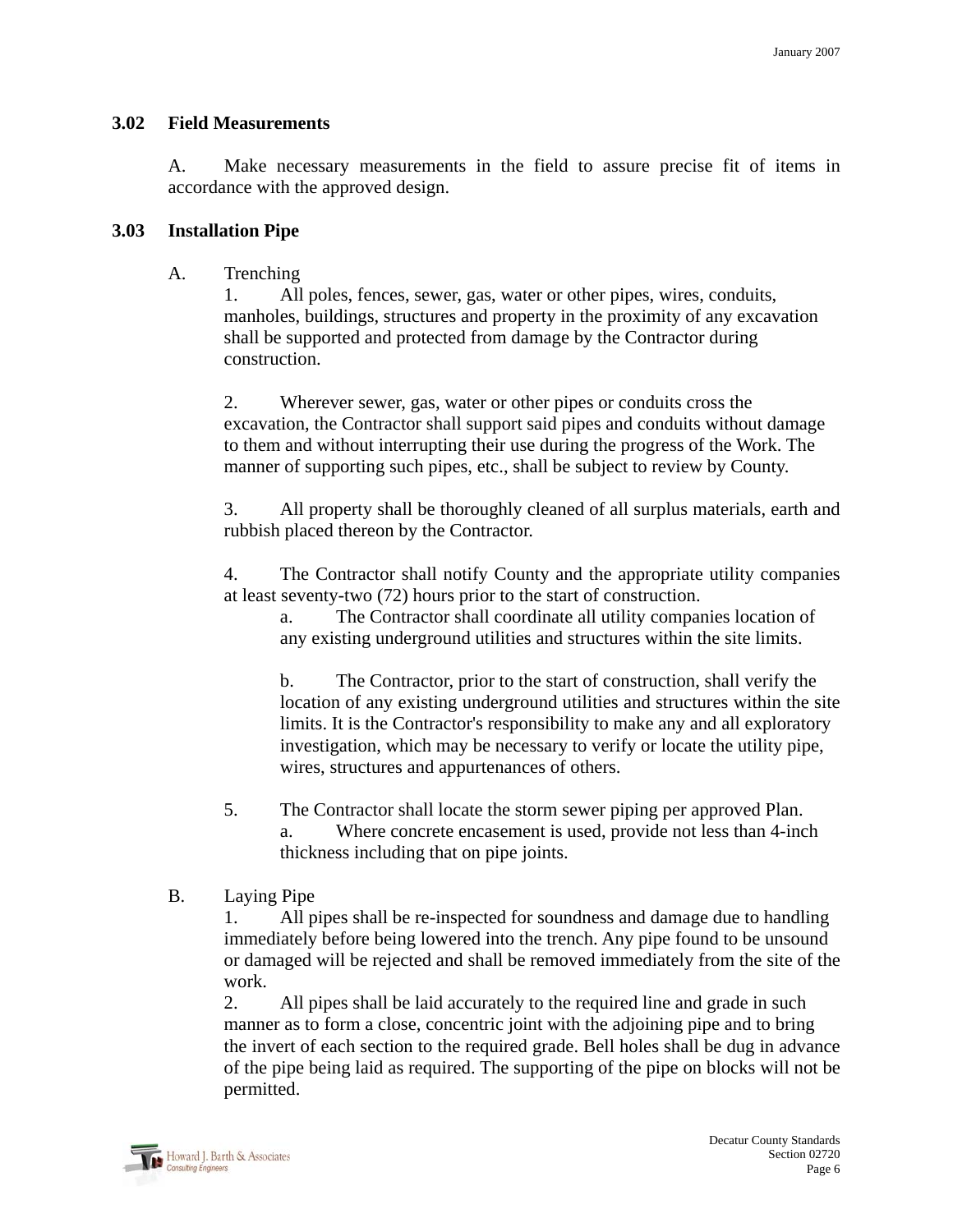3. Pipe laying shall precede upgrade, beginning at the lower end of the sewer, unless otherwise approved by the County.

 4. All open ends of pipes and branches shall be sealed with plugs or bulkheads firmly held in place in a manner acceptable to the County.

 5. At the end of each day's work, the open ends of all pipes shall be satisfactorily protected against the entrance of animals, earth or other materials.

 6. Each length of section shall be properly pulled or shoved "home" with a winch or come-a-long against the section previously laid to make a proper joint. The pipe shall then be securely held in position during the backfill operations. Joints shall not be pulled or cramped more than the design of the joint will permit and so as not to injure the conduit.

## C. Dewatering

 1. Dewatering sufficient to maintain the water level below the surface of the trench bottom shall be accomplished prior to pipe laying and jointing, if not done prior to excavation and placement of the bedding as called for. The dewatering operation, however accomplished, shall be carried out so that it does not destroy or weaken the strength of the soil under or along the side of the trench. When the dewatering operation is ended, the trench shall be replaced in such a manner so as not to disturb the pipe and its foundation.

# D. Abandoning Pipe or Structures

 1. Where called for on the plans to be abandoned, said sewer or structures shall be permanently plugged or bulkheaded. Where standard "plugs" are available, they shall be employed. For other pipes or structures, the use of brick and mortar or concrete may be used in a manner suitable to the County.

### E. Bedding, Rigid Pipe

1. Each pipe shall be laid in Class "B" bedding unless specifically approved otherwise.

a. Definition of Terms for Bedding Explanation

 Bc = Outside diameter of pipe, in inches  $D =$  Inside diameter of pipe, in inches

 $d =$  Depth of bedding material below the pipe bell, in

inches

b. The values of "d", depth of bedding material below the bell of the pipe shall be as follows:

> "D" (inside dia. Of pipe, in.) "d" (depth of bedding material)

 Minimum Requirements 27" and smaller 3"  $30"$  to 60"  $4"$ 

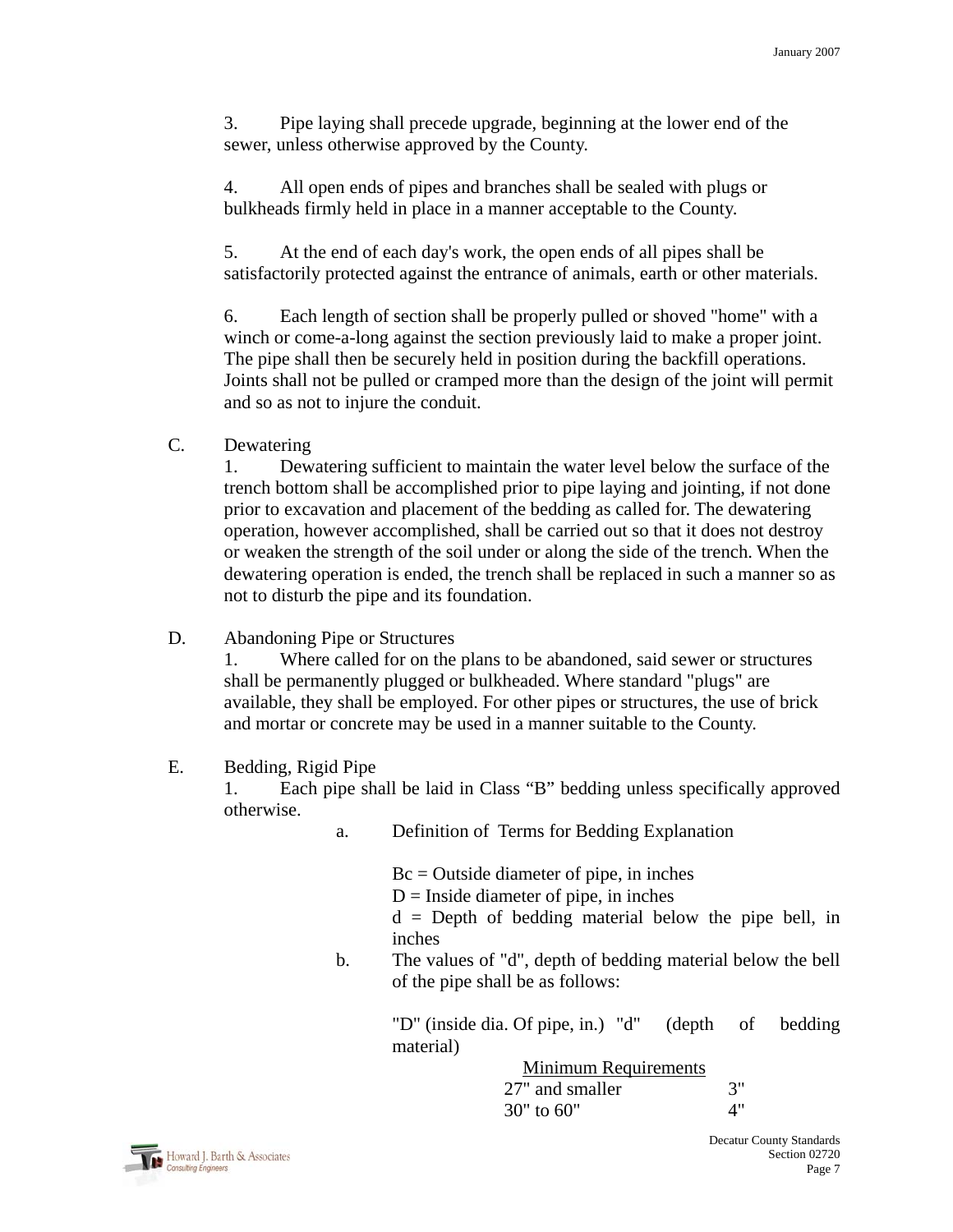#### 66" and larger 6"

- 2. Class "A" Bedding (Concrete Cradle)
	- a. Class "A" bedding is that method of bedding in which the conduit is set on "d" inches of concrete in an earth foundation and encased in concrete up to ¼ " of "Bc" to fit the lower part of the conduit's exterior breadth. The remainder of the conduit is to be surrounded to a height of at least twelve (12) inches above its top by densely compacted granular backfill material carefully placed by hand to completely fill all spaces under and adjacent to the conduit. The fill to be tamped thoroughly on each side of the conduit, as far as practicable, shall be in layers not to exceed six (6) inches in thickness.
	- b. The concrete used for Class "A" bedding shall be plain concrete with a 28-day compressive strength of 3,000 psi, unless otherwise specified. Refer to "Bedding & Backfill Details" of the Construction Standards for further details on Class "A" bedding.
- 3. Class "B" Bedding
	- a. Class "B" bedding is that method of bedding in which the conduit is set on "d" inches of a fine granular material (sand cushion) in an earth foundation, carefully shaped to fit the lower part of the conduit exterior for a width of at least 60% of the conduit's breadth. The remainder of the conduit is to be surrounded to a height of at least twelve (12) inches above its top by densely compacted granular backfill material carefully placed by hand to completely fill all spaces under and adjacent to the conduit. The fill is to be tamped thoroughly on each side and under the conduit, as far as practicable, in layers not to exceed six (6) inches in thickness. Bell excavation is to be provided. Refer to "Bedding & Backfill Details" of the Construction Standards for further details on Class "B" Bedding.
	- b. Class "B" bedding material shall be as follows:
		- (1) B Borrow per Section 211 of the current INDOT Specifications, except that no more than 12% of less than 5% shall pass the No. 200 sieve (silt or clay).
		- (2) No. 8 stone per Section 904 of the current INDOT Specifications.
- 4. Class "C" Bedding
	- a. Class "C" bedding is that method of bedding in which the conduit is set on an earth foundation, carefully shaped to fit

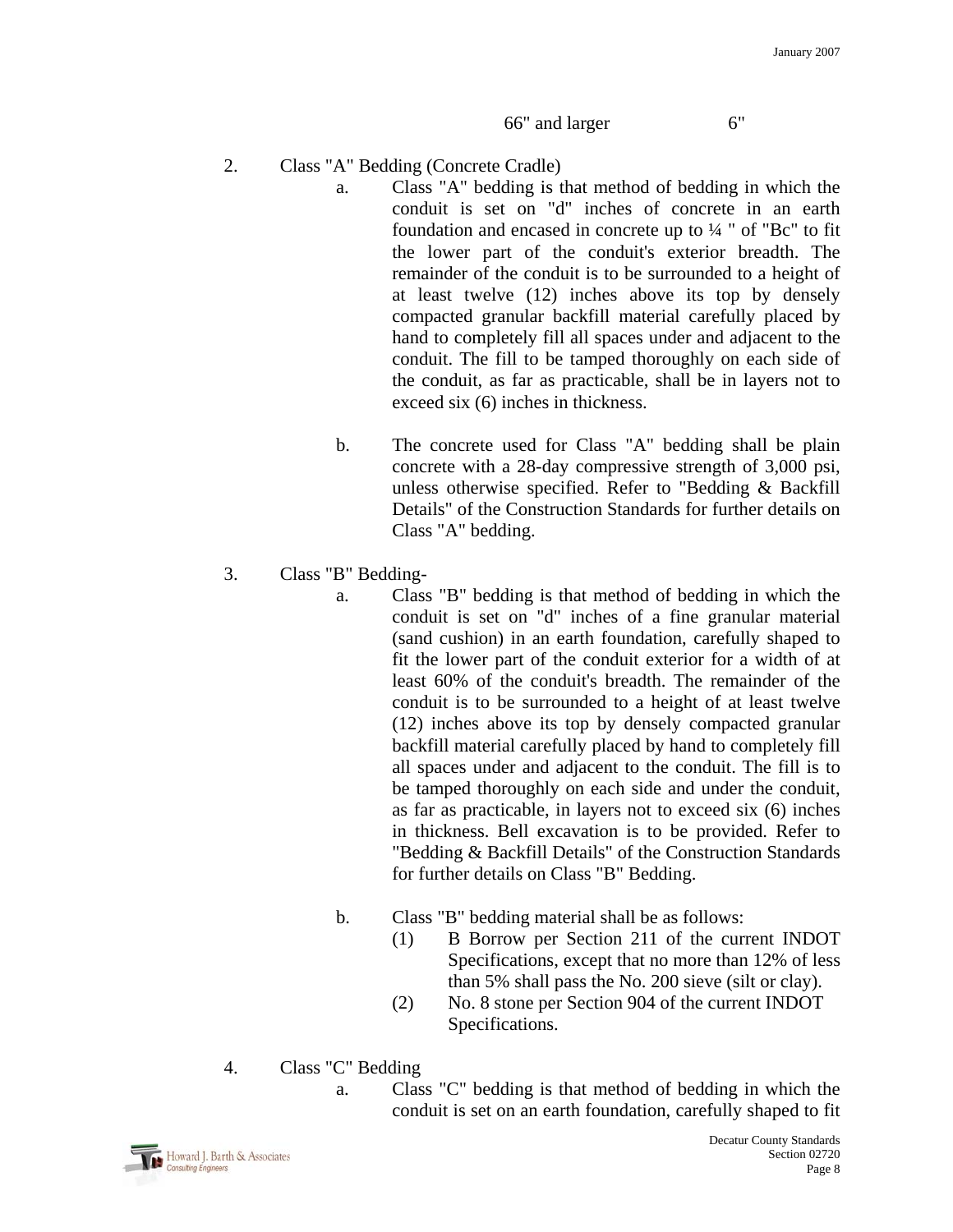the lower part of the conduit exterior for a width of at least 50% of the conduit's breadth. The remainder of the conduit is to be surrounded to a height of at least twelve (12) inches above its top by lightly compacted granular backfill material carefully around the exterior of the conduit. Bell excavation is to be provided. Refer to "Bedding & Backfill Details" of the Construction Standards for further details on Class "C" Bedding.

F. Bedding, Flexible Pipe

 1. Each pipe shall be laid in a Class I or II bedding, as shown on the construction details. Pipe bedding material and installation shall conform to ASTM D2321.

G. Existing Sewer Removal and Replacement

1. Where called for on the plans, existing sewer lines shall be completely removed and replaced with new. The Contractor is required to maintain service during said removal and replacement, which may entail bypass pumping. The Contractor shall inform the County of the method proposed for maintaining service. All such costs including additional bedding shall be included in the cost of the new replacement sewer.

H. Sheet Piling

 1. Sheet piling (permanent or temporary) shall be provided as required, for construction in areas where wise excavations cannot be permitted, or for an excavation that is open for an extended period, or where soil conditions dictate to protect adjacent structures, roadway and utilities.

 2. The section modulus of piling sections shall be as required to function properly as intended.

 3. Piling sections shall be marked for length and sorted and stacked at the job site to prevent distortion and to facilitate proper sequence of setting and driving.

 4. Interlocks shall be protected from becoming obstructed by sand, gravel, mud or other materials.

5. Pile tips are approved for use at the Contractor's option.

I. Backfill Materials

1. Granular Backfill shall be "B" Borrow or No. 8 Stone or No. 12 Stone per current INDOT Standard Specifications.

 2. Earth backfill material shall contain no more than 5% organic material, no particles larger than four inches and shall be free of trash, rubble and debris. The Plastic Index of the fraction passing the No. 40 sieve shall not be more than 25.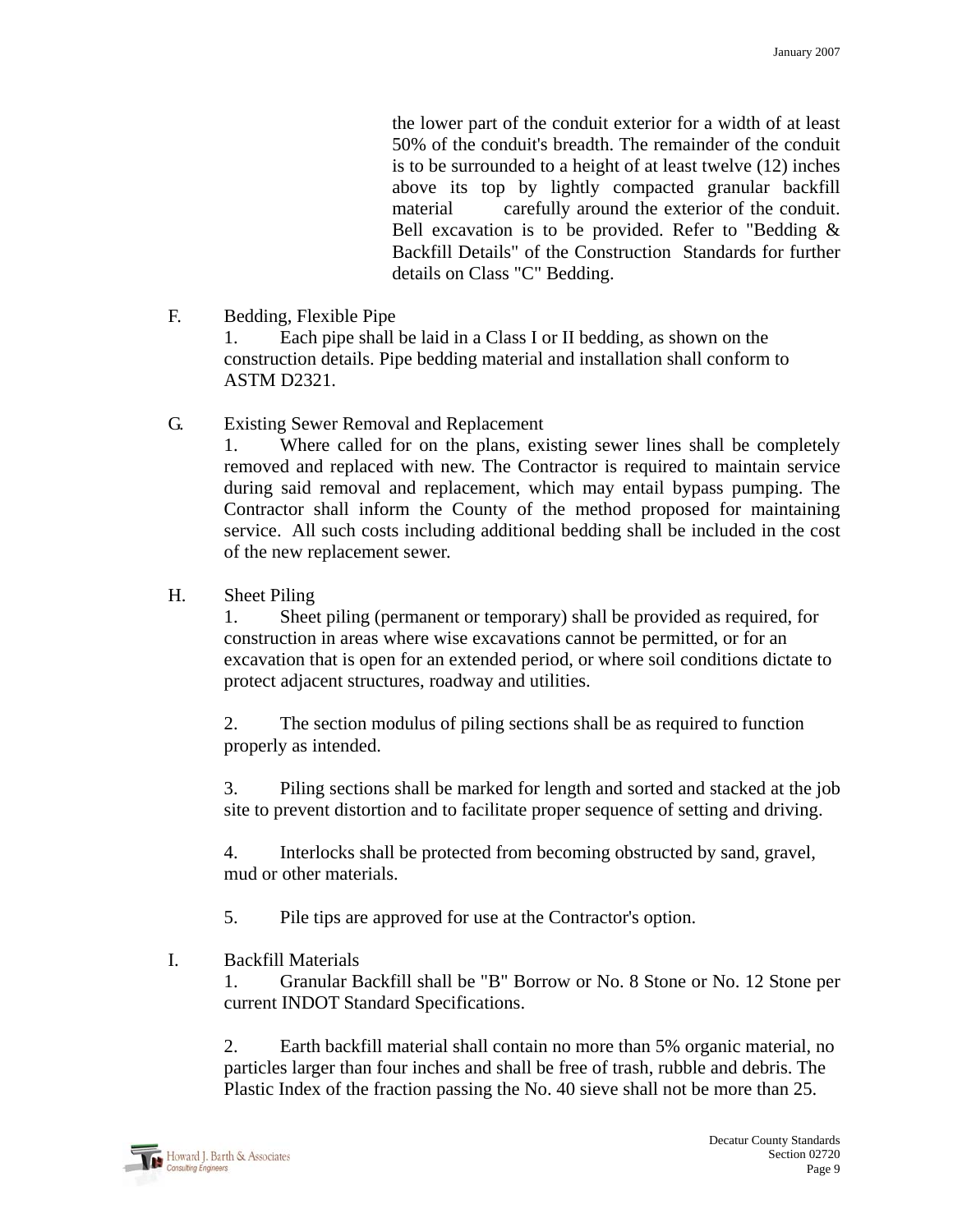3. Course aggregate material shall be No. 53 or 73 complying with INDOT Standard Specifications, current edition.

4. Flowable fill shall be in accordance with INDOT Standard Specifications, current edition.

5. Geotextile for use with No. 8 or No. 12 Stone shall be per the current INDOT Specifications.

## **3.04 General Trenching**

A. Unless otherwise directed or permitted, not more than one hundred feet (100') of any trench shall be open at any time.

 B. Surface encumbrances, located so as to create a hazard to employees involved in excavation work or in the vicinity thereof at any time during operations, shall be removed or made safe before excavating is begun.

 C. During excavation, material satisfactory for backfilling shall be stockpiled in an orderly manner at a distance from the banks of the trench sufficient to avoid overloading and to prevent slides and cave-ins. Adequate drainage shall be provided for the stockpiles and surrounding areas by means of ditches, dikes, or other approved methods. The stockpiles shall also be protected from contamination with unsatisfactory excavated material or other material that may destroy the quality and fitness of the suitable stockpiled material. If the Contractor fails to protect the stockpiles and any material becomes unsatisfactory as a result, such material, if directed by the County, shall be removed and replaced with satisfactory on-site or imported material from approved sources.

 D. Grading shall be done as may be necessary to prevent surface water from flowing into the excavation, and any water accumulating therein shall be removed so that the stability of the bottom and sides of the excavation is maintained. In wet trenches dewatering equipment shall be operated ahead of pipe laying and the water level kept below the pipe invert.

 E. The trench shall be excavated as shown in these Standards or as recommended by the manufacturer of the pipe to be installed, whichever is more stringent. Trench walls below and above the top of the pipe shall be sloped, or made vertical, as recommended in the manufacturer's installation manual. The trench width below an elevation one foot above the top of pipe shall not exceed that recommended in the installation manual. Where no manufacturer's installation manual is available, trench wall below an elevation one foot above the top of pipe shall be vertical and trench walls one foot or more above the top of pipe shall be adequately sloped as required to prevent slides and cave-ins unless proper precautions, as stipulated by OSHA, are taken. If adequate trench slopes cannot be provided in the available workspace and right-of-way limits, then use of sheeting and shoring and/or a trench box is mandatory.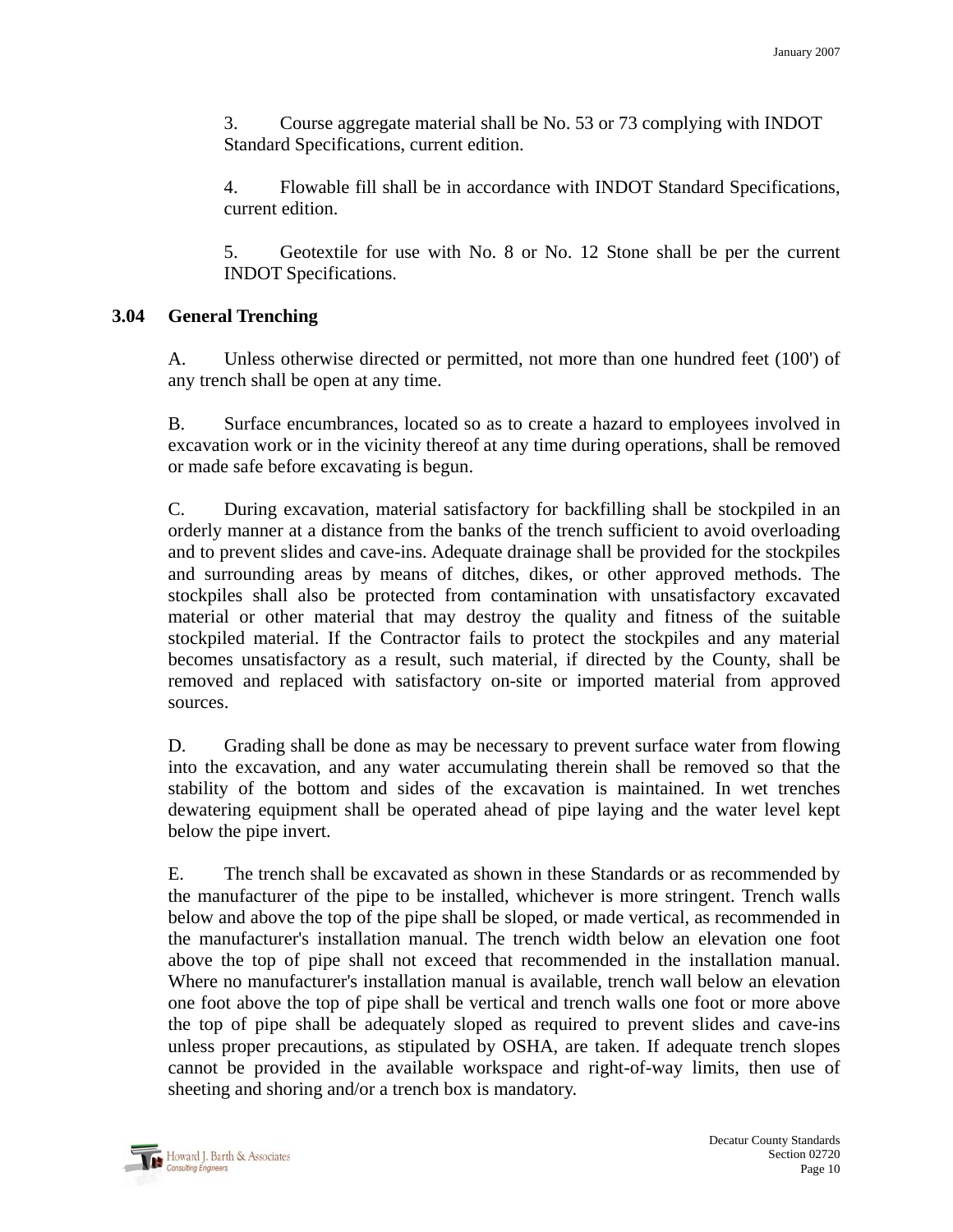F. Excavation of manholes or similar structures shall be sufficient to leave at least 12 inches clear between the outer structure surfaces and the face of the excavation or support members and be of sufficient size to permit the placement and removal of forms for the full length and width of structure footings and foundations. When concrete is to be placed in an excavated area, special care shall be taken not to disturb the bottom of the excavation. Excavation to the final grade level shall not be made until just before the concrete is to be placed.

 G. Dust conditions shall be kept to a minimum by the use of water. The use of salt, or calcium chloride will not be permitted.

 H. The Contractor shall saw cut hard surfaces along straight lines when trenching occurs in pavement, sidewalks, or driveways. Upon completion of backfilling and compaction testing, the contractor shall replace in kind all pavements and surfaces encountered and match original elevations, lines, and grades.

## **3.05 Removal Of Material**

A. As trenches are backfilled, the Contractor shall remove all surplus material, regrade and leave clear, free, and in good order all roadways and sidewalks affected by the construction of the work. During the progress of and until the expiration of the guarantee period, he shall maintain in good and safe conditions the surface or any street over the trenches and promptly fill all depressions over and adjacent to trenches caused by settlement of backfilling.

 B. Surplus or unsatisfactory excavated material shall be properly disposed of at a location off the property limits.

### **3.06 Stabilization**

A. If portions of the bottom of trenches or excavations consist of material unstable to such a degree that, in the opinion of the County inspector, it cannot adequately support the pipe of structure, the bottom shall be over excavated and stabilized with granular material in compliance with the INDOT Standard Specifications, current edition. Depth of stabilization shall be as directed by the inspector.

### **3.07 Backfilling**

A. Pipe bedding and initial backfill shall be clean granular material to a depth as approved. Initial backfill shall be placed in lifts of a maximum of 6 inches loose thickness. The method for placing and compacting the backfill shall comply with the INDOT Standard Specifications as applicable. At a minimum, the Contractor shall use a vibrating plate compactor with adequate passes to achieve compaction. The backfill shall be brought up evenly on both sides of pipe for the full length of pipe. Care shall be taken to ensure thorough compaction of the fill under pipe haunches.

B. Final backfill for the remainder of the trenches shall be as follows: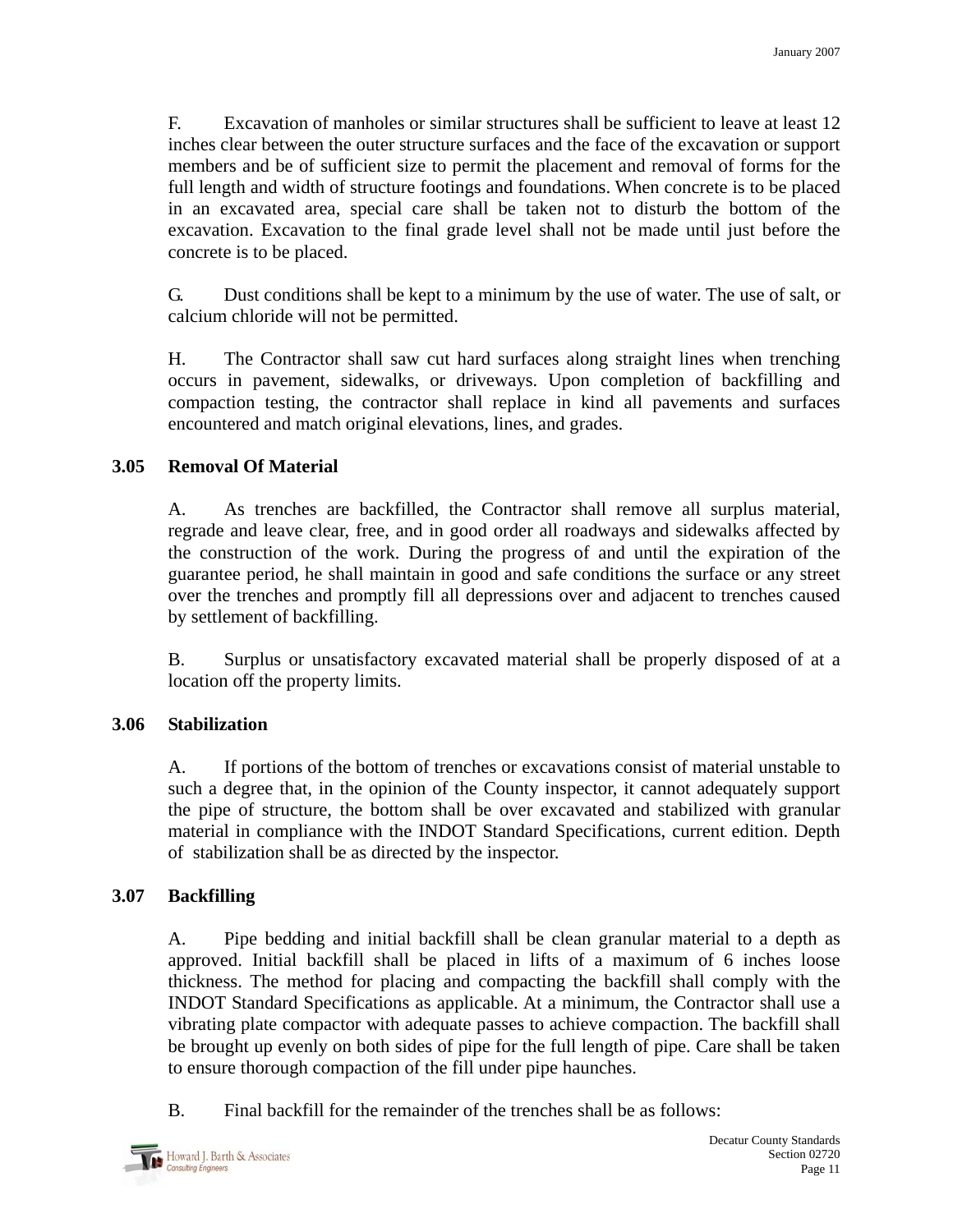1. Backfill for trenches under sidewalks, under turfed or seeded areas, and in miscellaneous areas shall be of approved earth material and contain no stones over four inches (4) in their largest dimensions. Stones which are used in backfilling shall be distributed among the earth backfill so that all interspaces are filled with fine material. All such backfilling shall be deposited in lifts of a maximum 12 inches loose thickness and compacted with a vibrating plate compactor or approved mechanical tamping devices. Excess earth to the amount required to replace settlement shall be neatly rounded over the trench and the remainder hauled off the work site. Trenches shall be maintained by the Contractor until settlement has ceased and trenches remain level with the adjacent ground.

 2. Backfill of all trenches under proposed roadways and structural footings or slabs shall be approved granular material. IN addition, the top seven inches below the base of the pavement shall be backfilled with No. 53/73 crushed stone. The backfill shall be placed in 6" maximum lifts and the method of placing and compacting the backfill shall comply with the INDOT Standard Specifications, as applicable. At a minimum, the Contractor shall use a vibrating plate compactor with adequate passes to achieve compaction.

3. If No. 8 stone or No. 12 stone is used as a trench backfill material, then the compaction requirement for this material shall be waived. If no. 8 Stone or No. 12 stone used under proposed pavement, then a layer of geotextile fabric shall be placed on top of the No. 8 stone and before the No. 53 or 73 crushed stone is placed.

4. Backfill for trenches under or within five (5) feet of existing County streets shall be flowable fill.

 C. Pipe bedding and each backfill lift shall be compacted to a dry density not less than the following percentage of maximum dry density as determined by the Modified Proctor Test (ASTM D-1557):

| Usage                                                         | Compaction % |
|---------------------------------------------------------------|--------------|
|                                                               |              |
| Beneath piping                                                | 95           |
| Upper 2 feet of backfill under roadways                       | 95           |
| Under roadways (except upper 2 feet of backfill)              | 92           |
| Under haunches and up to spring line of pipe                  | 95           |
| From spring line to 12 inches above top of pipe               | 90           |
| Adjacent to (or behind) vertical walls                        | 90           |
| Under turfed or seeded areas below topsoil, and miscellaneous |              |
| area (from 12" above pipe to surface)                         | 85           |

D. No fill shall be placed against any manhole or other structure until placed concrete has been allowed to cure for at least 3 days. Backfill shall be placed in such a manner that the structure will not be damaged by shock from falling earth. The backfill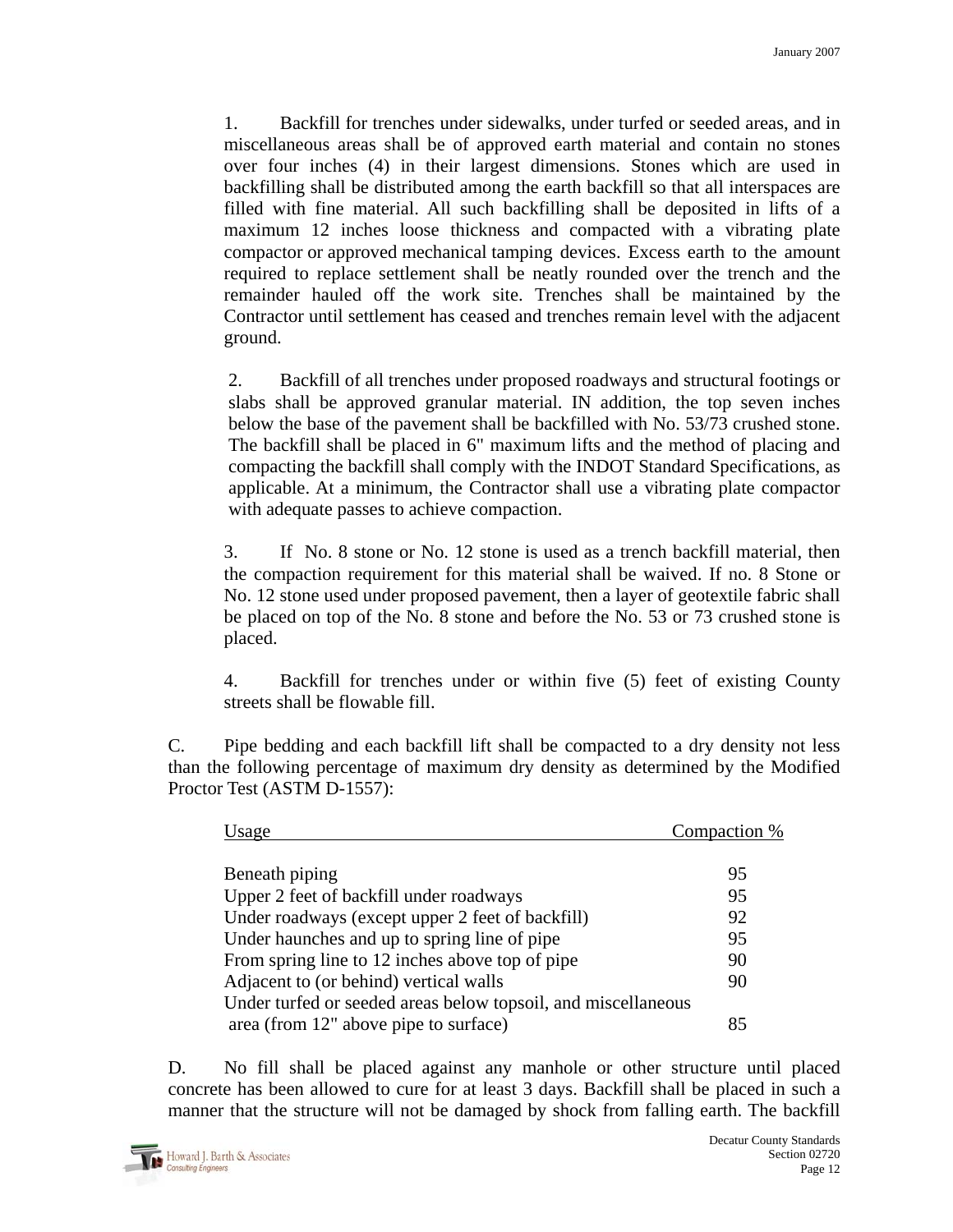material shall be deposited and compacted as specified for final backfill, and shall be placed in such a manner as to prevent eccentric loading and excessive stress on the structure. Heavy equipment for spreading and compacting shall not operate closer to foundation walls than set forth as follows:

#### **3.08 Installation of Structures**

A. Bedding for Structures

1. Precast base sections shall be placed on a well-graded granular bedding course conforming to the requirements for sewer bedding, but not less than four (4) inches in thickness and extending to the limits of the excavation. The bedding course shall be firmly tamped and made smooth and level to assure uniform contact and support of the precast element.

B. Cast-in-Place Bases

1. Unless otherwise specified, cast-in-place bases shall be at least eight (8) inches in thickness and shall extend at least six (6) inches radically outside of the outside dimensions of the manhole section. The cast-in-place base shall be made of 4,000 psi concrete, 28-day compression test, and shall be reinforced as shown on the construction standards.

C. Lift Holes

1. All lift holes in precast elements shall be thoroughly wetted and then be completely filled with non-shrinking concrete grout, smoothed and painted both inside and out, to ensure water tightness.

F. Placing Precast Sections

1. Precast sections shall be placed and aligned to provide vertical sides and vertical alignment of the ladder rungs. The completed manhole shall be rigid, true to dimensions and be watertight.

G. Placing of Castings

1. Castings placed on concrete surface shall be set in full grout beds. The grout shall be mixed in proportion of one (1) part Portland Cement to three (3) parts sand, by volume, based on dry materials. Casting shall be set accurately to the finished elevation so that no subsequent adjustment will be necessary, or unless otherwise specified by the County.

2. After grout has cured, use an approved bituminous mastic material around the outside of casting to ensure water tightness.

3. Where work is in paved street or areas which have been brought to grade, not more than fifteen (15) inches shall be provided between the top of the cone or slab and the underside of the manhole casting for adjustment of the casting to street grade.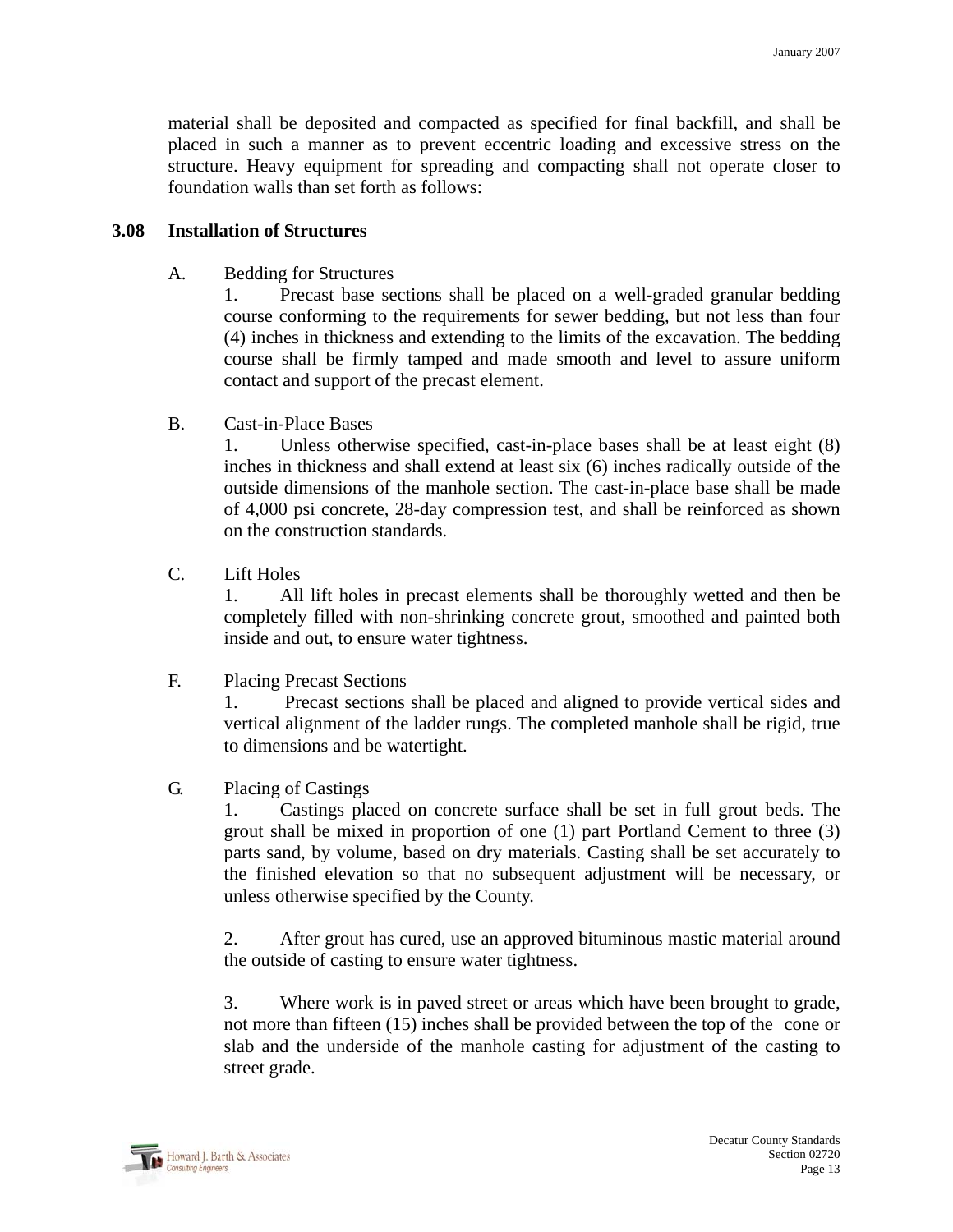4. Where work is in the unimproved street or alley, not less than twelve (12) inches of adjusting rings shall be provided between the top of the cone or slab and the underside of the manhole casting for adjustment of the casting to finished grade. The top of the manhole casting shall be flush with the finished grade, unless otherwise shown.

5. Where work is in cultivated areas, the top of the manhole casting shall be buried three (3) feet, and in non-cultivated areas, the casting shall be flush with the finished grade, unless otherwise directed by the County.

6. Where the last manhole section is a reducing cone and is set to final grade as required by the County; then if as part of the continuous work, it becomes necessary to lower this casting and it entails going below the cone, compensation to the Contractor will be allowed for said adjustment and changing of the manhole stacks.

7. When concrete adjusting rings are used to set the castings to grade, they shall be pointed up and grout bed placed between each ring and casting; and made watertight with a heavy coating of an approved bituminous mastic material on the outside of structure. The casting is flush with surrounding pavement.

8. When rubber adjustment rings are used to set casting to grade, they shall be positioned so that the casting is flush with surrounding pavement.

H. Channels and Inverts

1. Channels and inverts shall be made to conform accurately to the sewer characteristics and grades, and shall be brought together smoothly with wellrounded junctions, satisfactory to the County and in conformance with the construction standards, unless otherwise directed.

# I. Pipe Connections

1. Special care shall be taken to see that the openings through which pipes enter the structure have all pipe ends sawed and smoothed completely. Pipes are to be firmly full of jointing material at entrance to manhole to ensure water tightness. The pipes shall not protrude farther than three (3) inches into the inside face of the manhole, measured along the horizontal center of the pipe.

2. In case of smooth sidewall pie, rubber water stops, "O"-Ring gaskets, or poured-in-place pipe sleeves shall be used for water tightness between the pipe and manhole.

3. When new holes are required in the manhole, they shall be core drilled or star drilled in a circle of the required diameter and then knocked out. In no instance shall new holes be sledge-hammered out. Pipe connection shall be provided with a concrete collar or a watertight seal.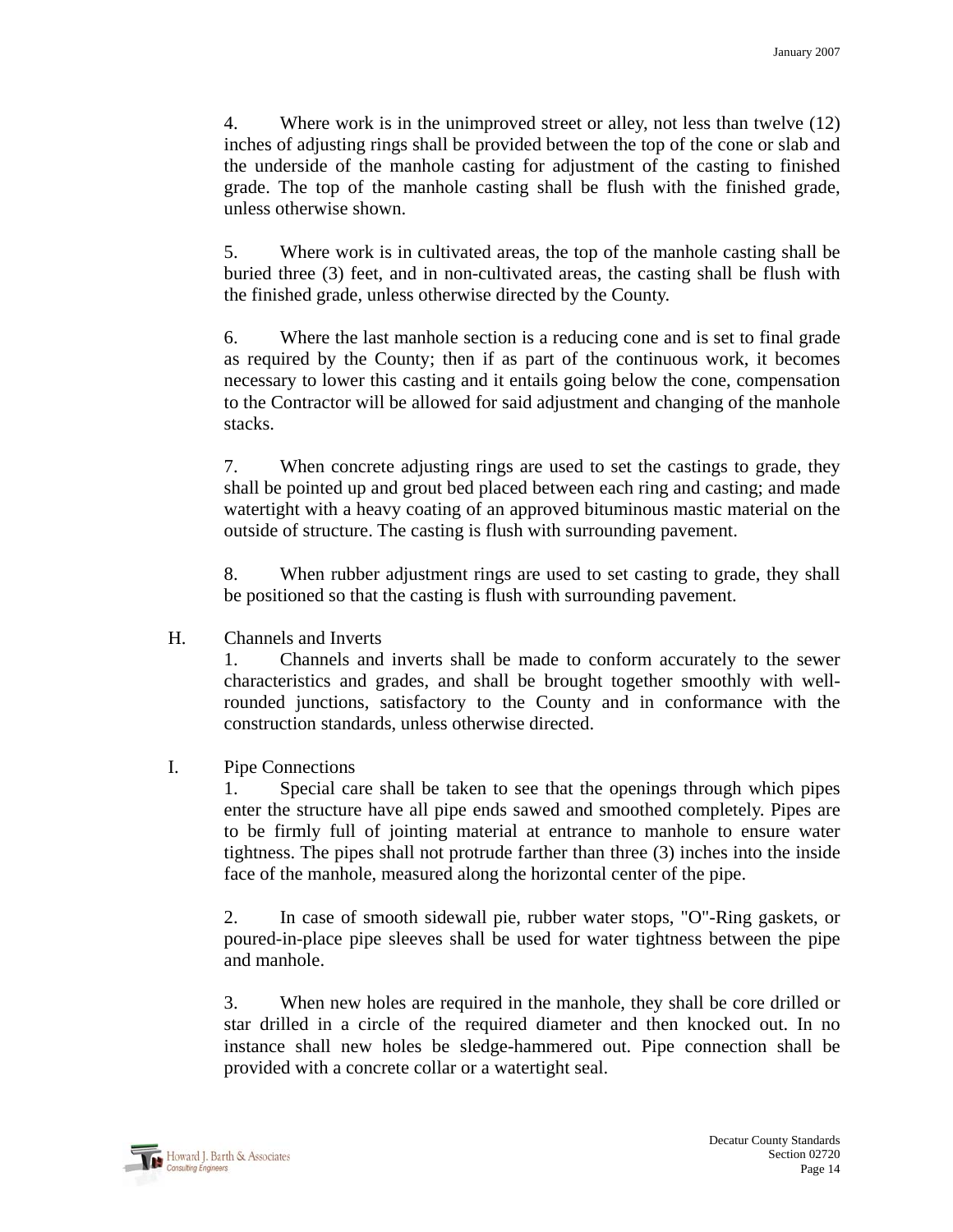### **3.09 Grade Adjustment of Existing Structures**

A. Both adjusting castings to grade and reconstruction of structures shall conform to the applicable provisions of the Indiana Department of Transportation Standard Specification, current edition.

### **3.10. Record Drawings**

A. No sewer system shall be accepted by the local utility unless the installer provides at least two sets of "Record Drawings" drawings. The "Record Drawings" drawings shall show the actual location of the sewer and/or the detention structure, the actual sewer and/or detention structure elevations (referenced in MSL), and lengths, lateral locations and depths, and final casting grades. All lateral measurements shall be referenced to permanent landmarks. Also required are the data and calculations showing final detention basin volume. A registered engineer shall certify "Record Drawings" drawings and shall be provided in a hard copy format and a digital format in either AutoCAD or Adobe pdf.

END OF SECTION 02720

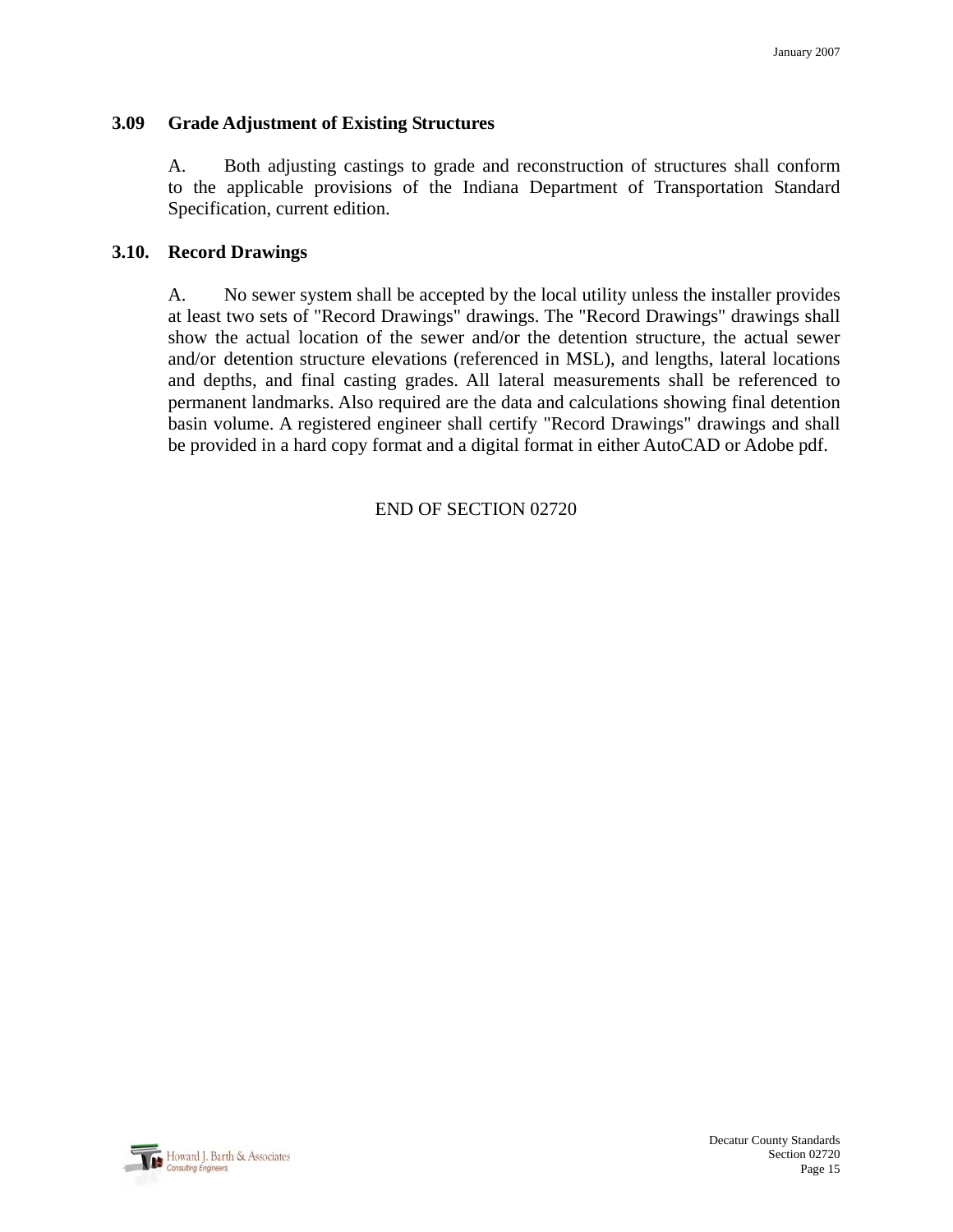

Howard J. Barth & Associates Consulting Engineers

**Construction Standards** 

DCAP Adopted - 01/07

Decatur County Standards Section 02720 Page 16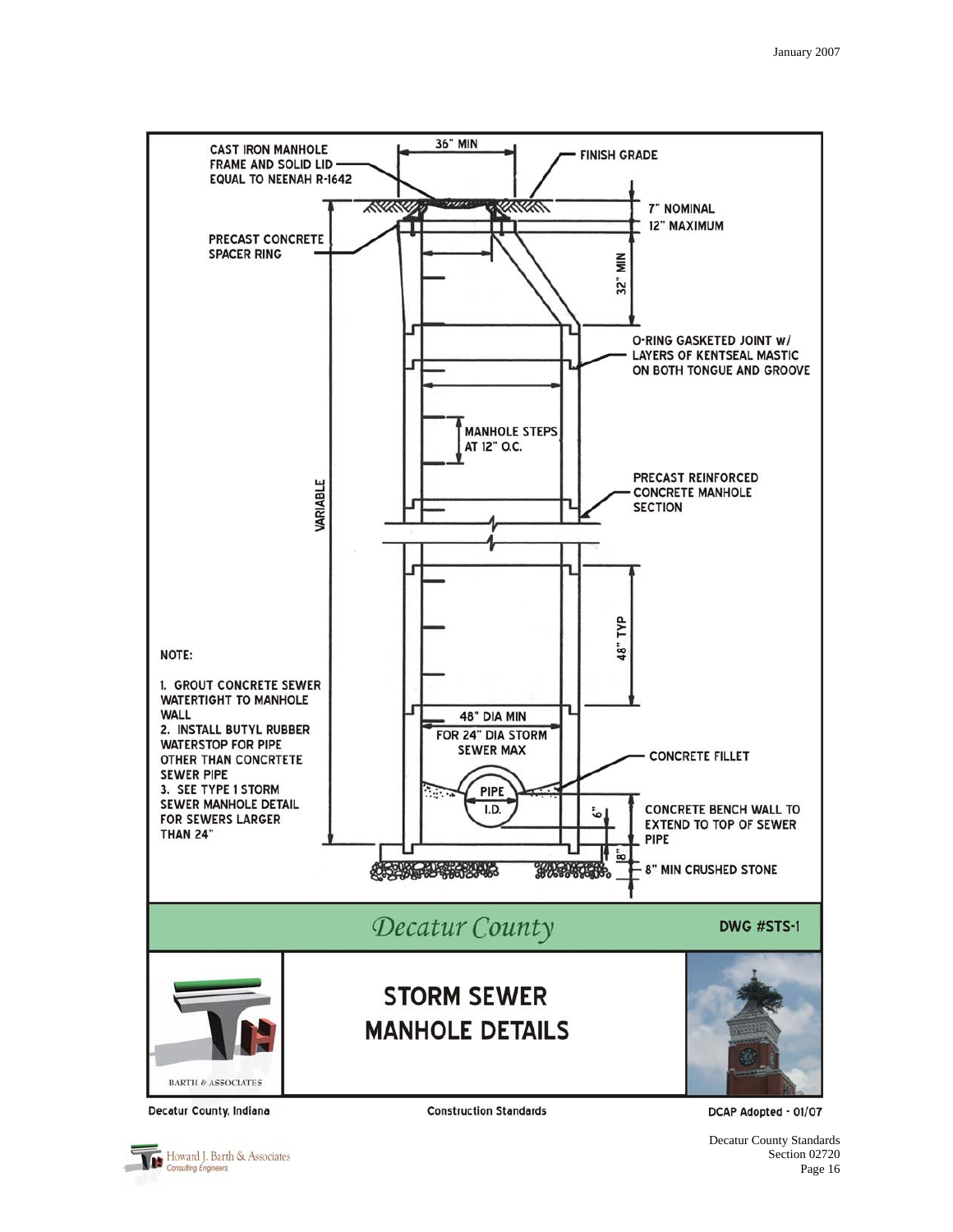

Decatur County Standards Section 02720 Page 17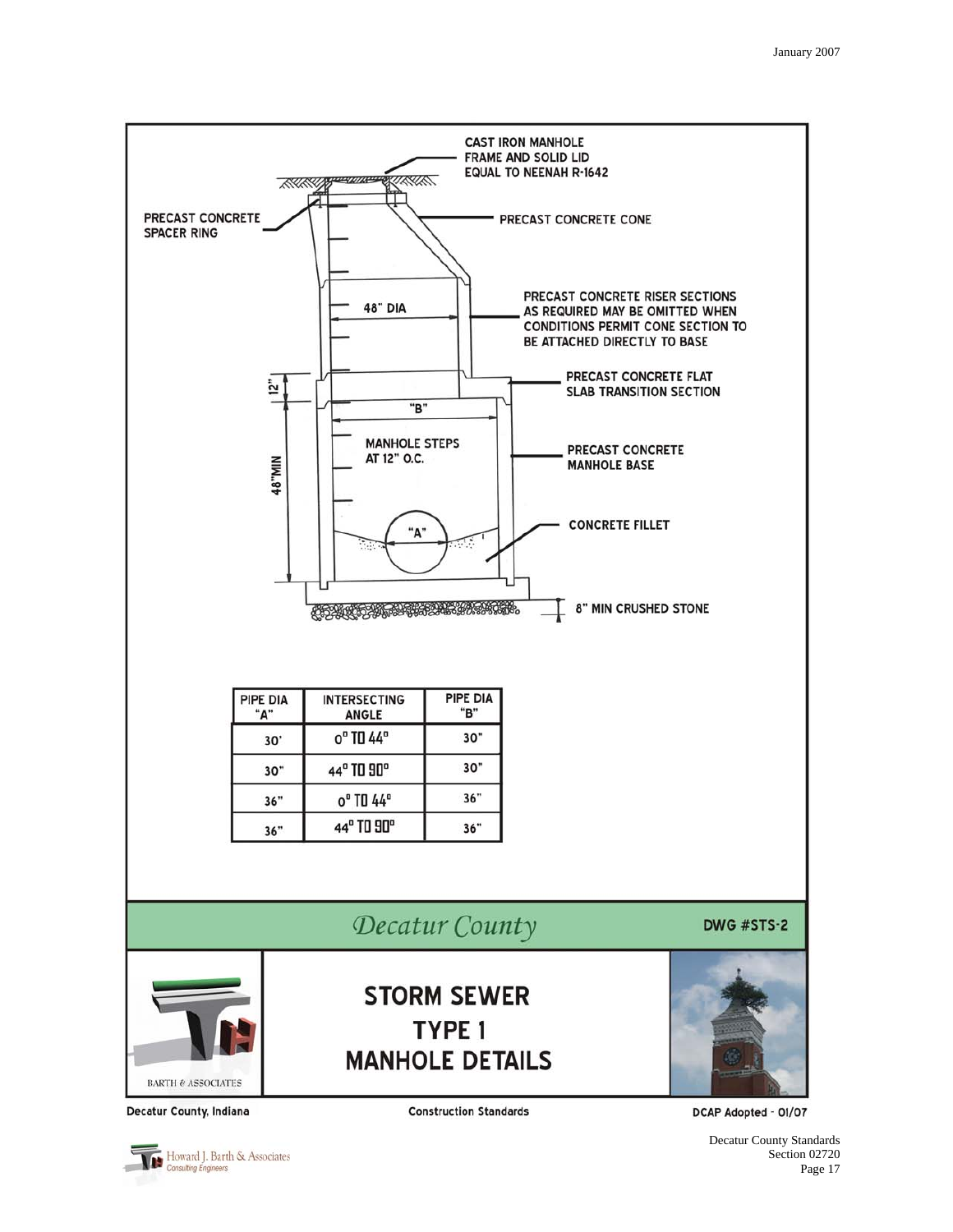

Howard J. Barth & Associates

DCAP Adopted - 01/07 Decatur County Standards Section 02720 Page 18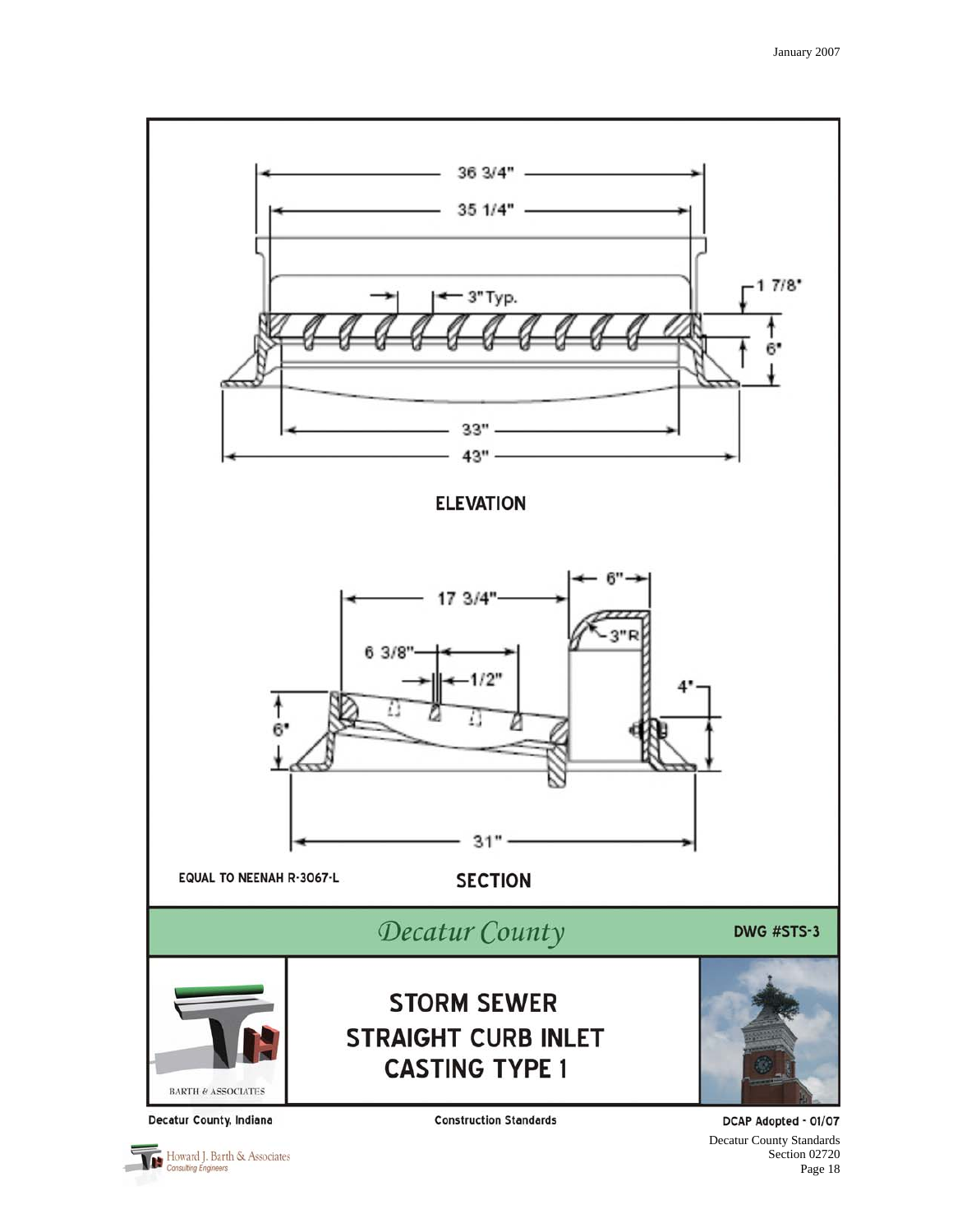

**Construction Standards** 

DCAP Adopted - 01/07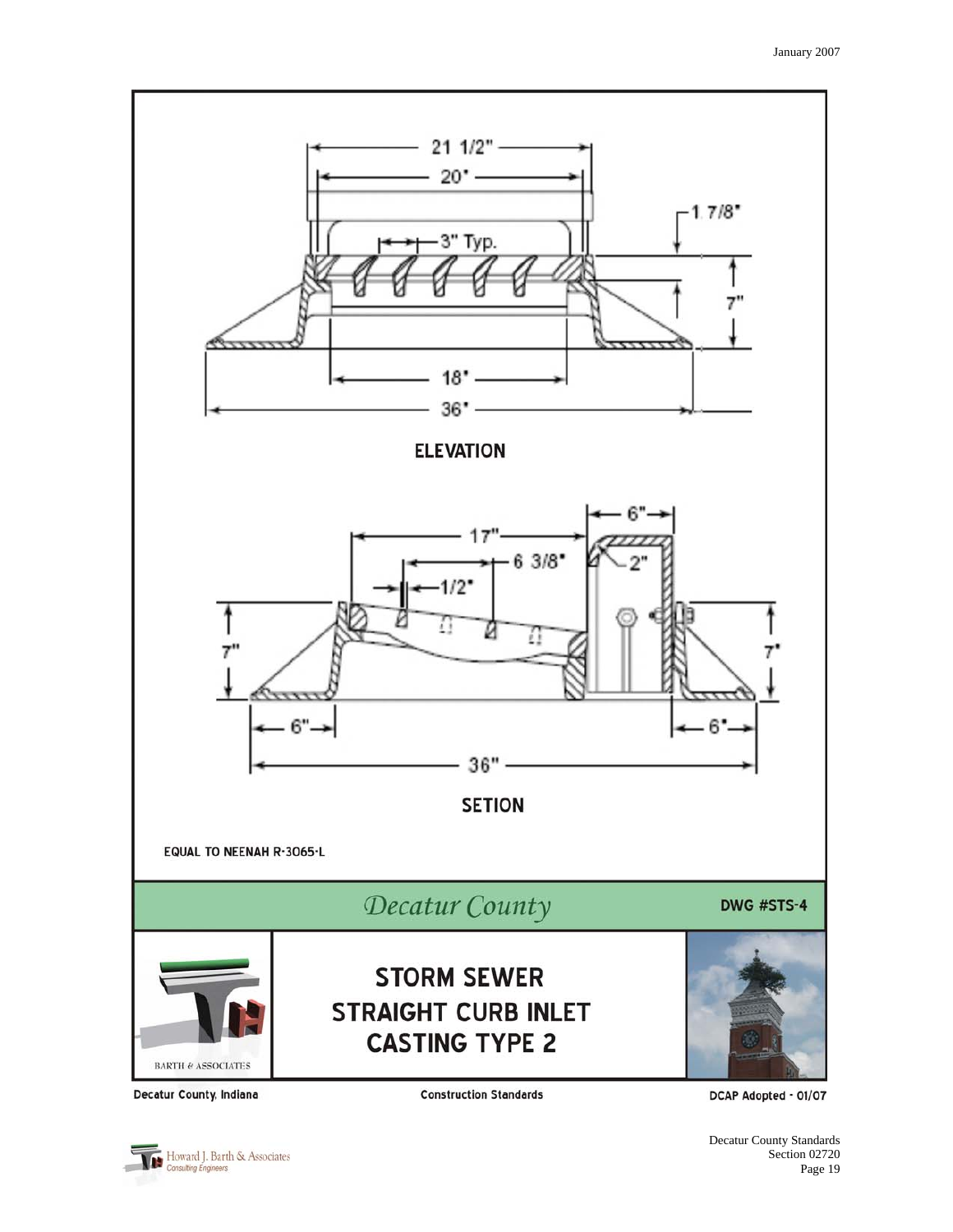

Howard J. Barth & Associates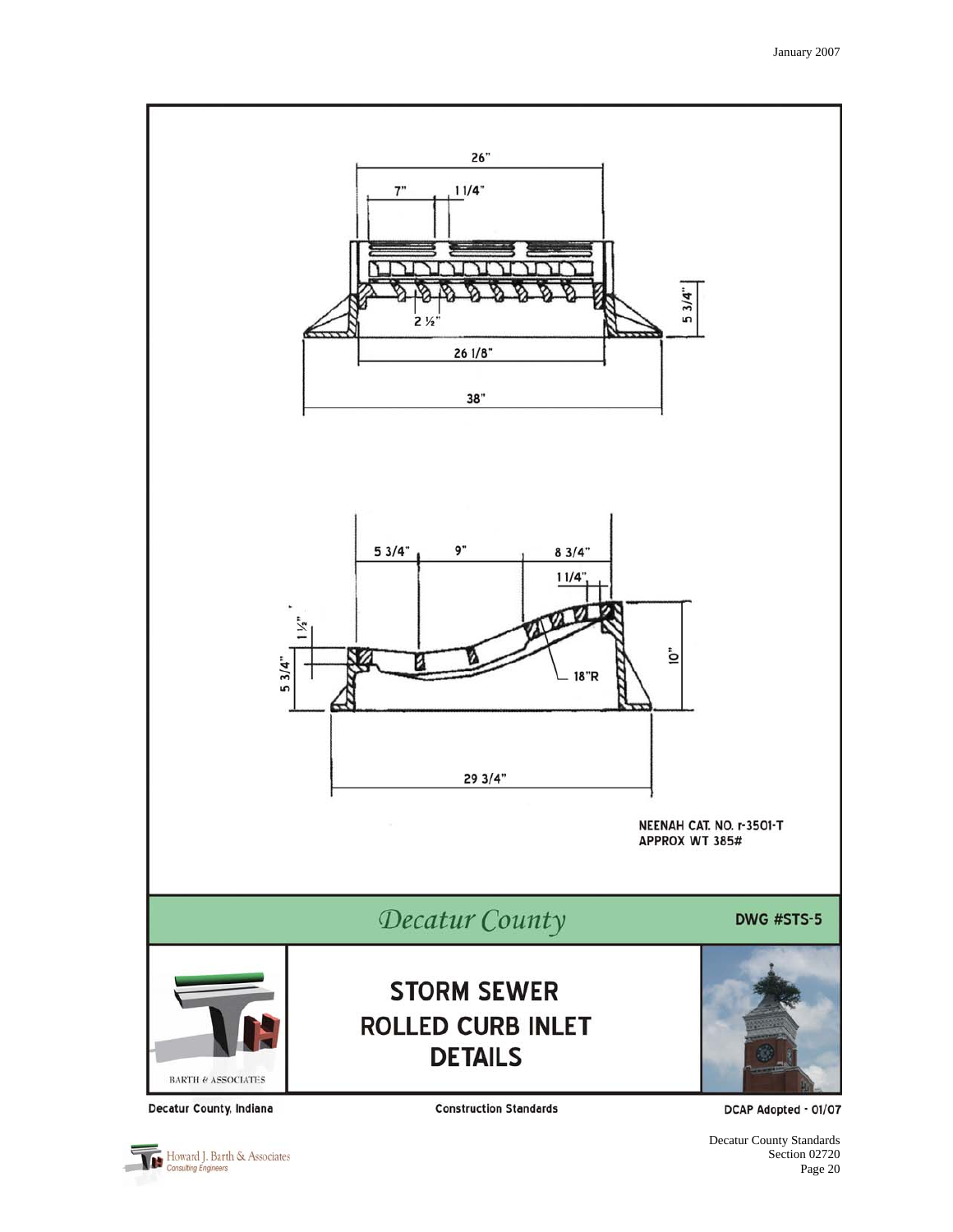

| Dimensions in inches |              |                 |                            |                          |  |
|----------------------|--------------|-----------------|----------------------------|--------------------------|--|
| Catalog<br>No.       | Size<br>Pipe | <b>Diameter</b> | <b>Thickness</b><br>at Rim | <b>Overall</b><br>Height |  |
| R-4350-1             |              | $10\frac{3}{8}$ |                            |                          |  |
| R-4350-A*            | 10           | 12              |                            |                          |  |
| R-4350-B             | 12           | $14\frac{3}{4}$ | 2 <sub>1/2</sub>           | $5\frac{1}{2}$           |  |
| R-4350-C             | 15           | $18\frac{1}{4}$ | $2\frac{1}{2}$             | $6\frac{1}{4}$           |  |
| R-4350-D             | 18           | 22              |                            | 71/2                     |  |
| R-4350-E             | 24           | 29              |                            |                          |  |

\*Vertical radial slots.

#### **EQUAL TO NEENHA R-4350**

Decatur County





**STORM SEWER BEEHIVE INLET TYPE 4 DETAILS** 



Decatur County, Indiana

**Construction Standards** 

DCAP Adopted - 01/07

Decatur County Standards Section 02720 Page 21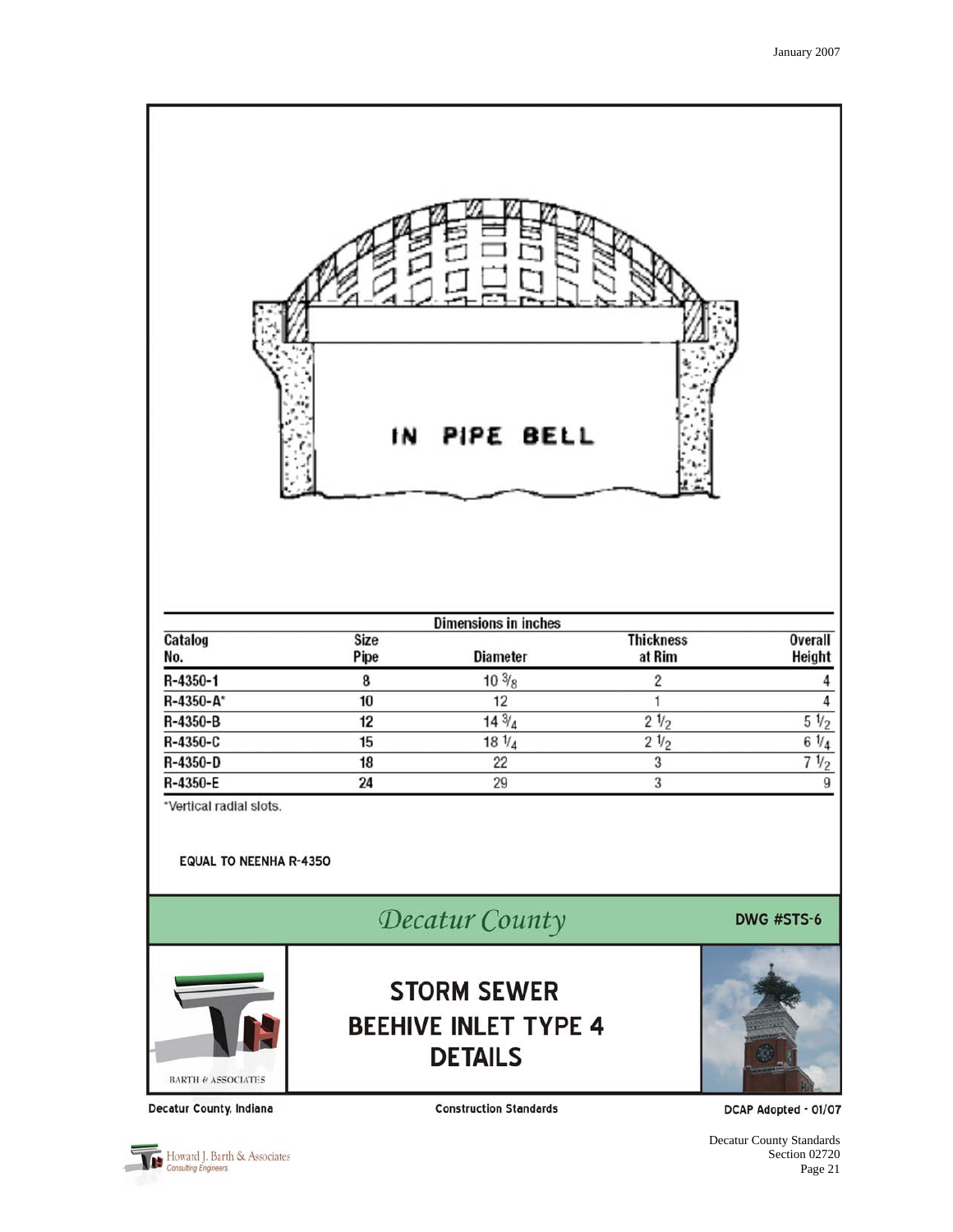|                                                                                                                                     | 0                                                  |                             |                  |                         |
|-------------------------------------------------------------------------------------------------------------------------------------|----------------------------------------------------|-----------------------------|------------------|-------------------------|
|                                                                                                                                     |                                                    | <b>Dimensions in Inches</b> |                  |                         |
| Catalog No.                                                                                                                         | Catalog No.                                        | Pipe                        | Grate            | Grate                   |
| <b>Heavy Duty</b>                                                                                                                   | <b>Light Duty</b>                                  | <b>Size</b>                 | Dia.             | Thickness*              |
| R-4030-4‡                                                                                                                           | N/A                                                | 4                           | $5\frac{3}{4}$   | $1\frac{1}{2}$          |
| R-4030-6‡                                                                                                                           | R-4040-6                                           | 6                           | 8                | $\overline{\mathbf{c}}$ |
| R-4030-8‡                                                                                                                           | R-4040-8                                           | 8                           | $10\frac{3}{8}$  | $2 \frac{1}{4}$         |
| R-4030-10‡                                                                                                                          | R-4040-10                                          | 10                          | $12\frac{5}{8}$  | 21/2                    |
| R-4030-12‡                                                                                                                          | R-4040-12                                          | 12                          | $14\frac{3}{4}$  | $2\frac{1}{2}$          |
| R-4030-15‡                                                                                                                          | R-4040-15                                          | 15                          | $18 \frac{1}{4}$ | $2\frac{3}{4}$          |
| R-4030-18+**§                                                                                                                       | $R-4040-18$                                        | 18                          | 22               | $2\frac{3}{4}$          |
| R-4030-21+** §                                                                                                                      | R-4040-21                                          | 21                          | $25\frac{1}{2}$  | 3                       |
| R-4030-24+**                                                                                                                        | R-4040-24                                          | 24                          | 29               | $3\frac{1}{4}$          |
| R-4030-27**                                                                                                                         | R-4040-27                                          | 27                          | $32 \frac{3}{4}$ | $3\frac{1}{2}$          |
| R-4030-30**§                                                                                                                        | R-4040-30§                                         | 30                          | 36               | $3\frac{3}{4}$          |
| "Slotted openings.<br>†Slight Crown.<br>‡Square openings.<br>§Not recommended for bicycle traffic.<br><b>EQUAL TO NEENHA R-4030</b> | *For light duty series, this figure includes legs. |                             |                  |                         |
|                                                                                                                                     | Decatur County                                     |                             |                  | DWG #STS-7              |
|                                                                                                                                     | <b>STORM SEWER</b>                                 |                             |                  |                         |



**Construction Standards** 

**FLAT INLET TYPE 5 DETAILS** 

DCAP Adopted - 01/07

Howard J. Barth & Associates

Decatur County, Indiana

Decatur County Standards Section 02720 Page 22